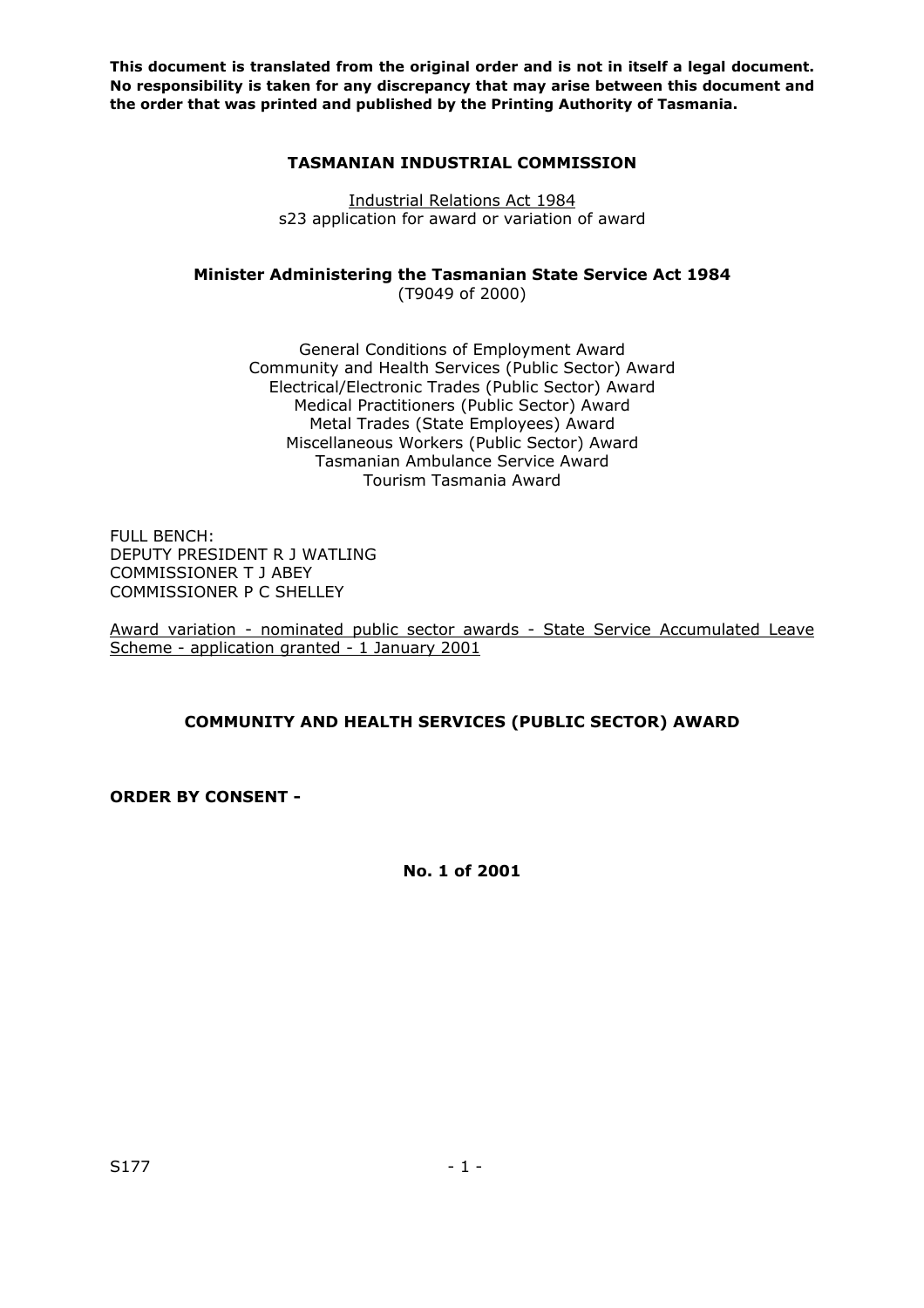THE **COMMUNITY AND HEALTH SERVICES (PUBLIC SECTOR) AWARD** IS VARIED IN THE FOLLOWING MANNER:

### **1. By deleting Clause 1 - CONTENTS, and inserting in lieu thereof the following:**

# **"1. CONTENTS**

| <b>Subject Matter</b>                          | Clause No.     | Page No. |
|------------------------------------------------|----------------|----------|
| Contents                                       | 1              |          |
| Title                                          | $\overline{2}$ |          |
| Scope                                          | 3              |          |
| Date of Effect                                 | $\overline{4}$ |          |
| Supersession and Savings                       | 5              |          |
| Award Interest and Parties Bound               | 6              |          |
| Definitions                                    | $\overline{7}$ |          |
| (a) General Definitions                        |                |          |
| (b) Classification Standards                   |                |          |
| - Operational Employees                        |                |          |
| - Administrative and Clerical Employees        |                |          |
| - Technical Employees                          |                |          |
| - Professional Employees<br><b>Salaries</b>    | 8              |          |
| (a) Operational Employees                      |                |          |
| (b) Administrative and Clerical Employees      |                |          |
| (c) Technical Employees                        |                |          |
| (d) Professional Employees                     |                |          |
| (e) Apprentices                                |                |          |
| (f) Supported Wage System                      |                |          |
| Abandonment of Employment                      | 9              |          |
| Accommodation and Other Requirements           | 10             |          |
| Allowances                                     | 11             |          |
| (a) Annual Leave                               |                |          |
| (b) District                                   |                |          |
| (c) First Aid                                  |                |          |
| (d) Higher Duties, More Responsible Duties and |                |          |
| <b>Mixed Functions</b>                         |                |          |
| (e) Kilometreage                               |                |          |
| (f) Meal                                       |                |          |
| (g) Training Courses and Conference            |                |          |
| (h) Travelling                                 |                |          |
| <b>Annual Leave</b>                            | 12             |          |
| Apprentices                                    | 13             |          |
| Board and Lodging                              | 14             |          |
| Casual Employees                               | 15             |          |
| Compassionate Leave                            | 16             |          |
| Contract of Employment                         | 17             |          |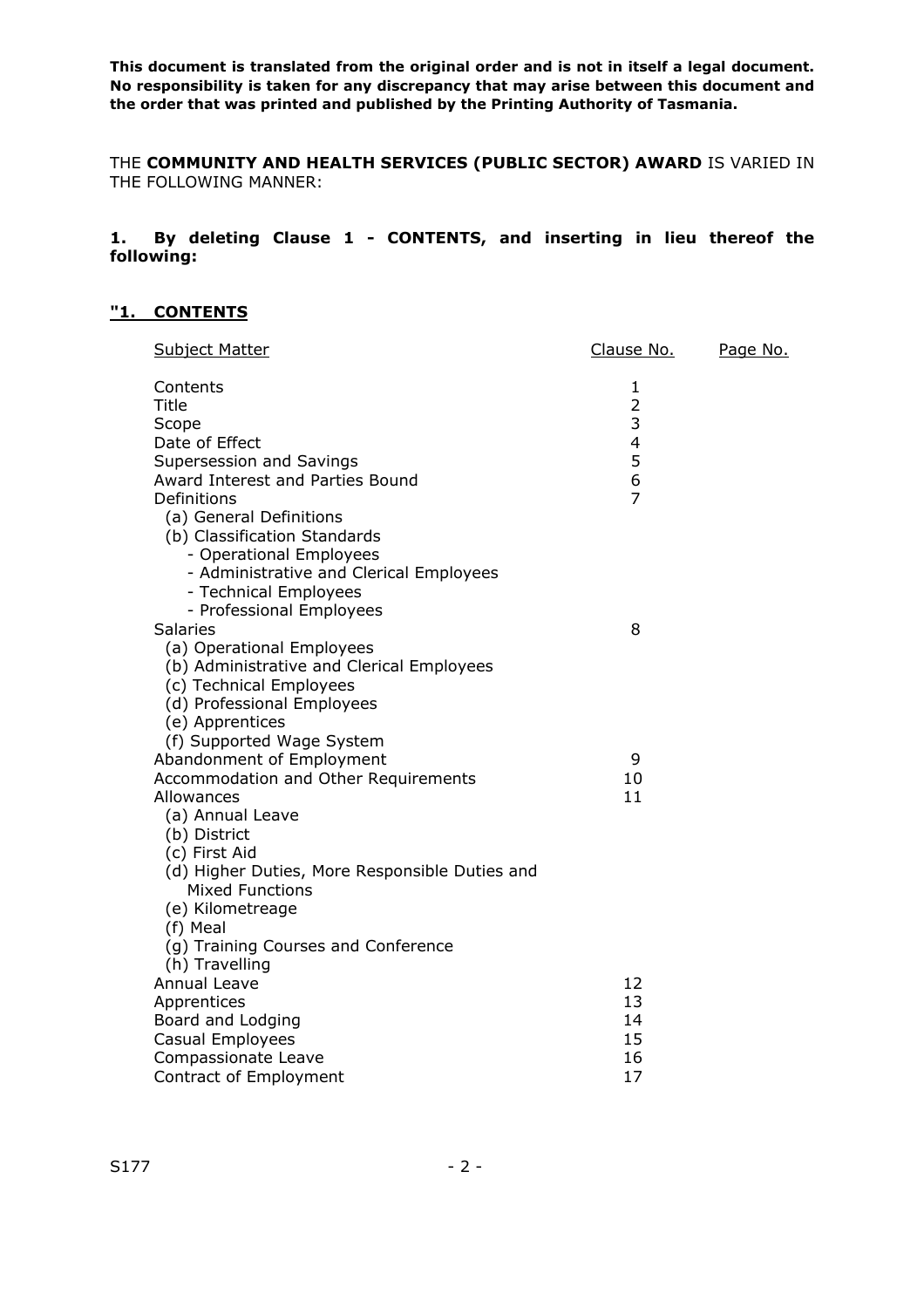| <b>Excess Fares</b><br>Grievance and Dispute Settlement Procedure<br>Holidays with Pay<br>Hours of Work - Day Worker<br>Leave Expenses - Bass Strait Islands<br>Lifting of Patients<br><b>Maternity Leave</b><br>Meals on Duty<br>Notice Board<br>Overtime - Other than Shiftworkers                                           | 18<br>19<br>20<br>21<br>22<br>23<br>24<br>25<br>26<br>27 |
|--------------------------------------------------------------------------------------------------------------------------------------------------------------------------------------------------------------------------------------------------------------------------------------------------------------------------------|----------------------------------------------------------|
| Part-time Employees<br>(a) Annual Leave - Part-time Shiftworkers<br>(b) Calculation of Hourly Rate<br>(c) District Allowance<br>(d) Hours of Work<br>(e) Leave Without Pay<br>(f) Overtime<br>(g) Shift Work - Part-time Employees<br>(h) Sick Leave for Part-time Employees                                                   | 28                                                       |
| Payment of Wages<br>Recall, On Call and Close Call<br>Protective Clothing and Safety Appliances<br>Salary Increments<br>Shift Work<br>(a) Afternoon Shift and Night Shift Allowances<br>(b) Broken Shifts<br>(c) Daylight Saving<br>(d) 48 Hours Notice of Transfer in Emergencies<br>(e) Hours<br>(f) Overtime<br>(g) Rosters | 29<br>30<br>31<br>32<br>33                               |
| (h) Saturday, Sunday, and Holidays with Pay<br>Sick Leave<br><b>Special Rates</b><br>(a) Cold Places<br>(b) Confined Spaces<br>(c) Dirty Work<br>(d) Hot Places                                                                                                                                                                | 34<br>35                                                 |
| (e) Rates not Subject to Penalty Additions<br>State Service Accumulated Leave Scheme<br>Uniforms<br>Union Officials - Right of Entry<br>Union Representatives/Stewards<br>Work Above Floor Level<br>Work Away from Normal Place of Duty<br>Appendix 1 - State Service Accumulated Leave<br>Scheme"                             | 36<br>37<br>38<br>39<br>40<br>41                         |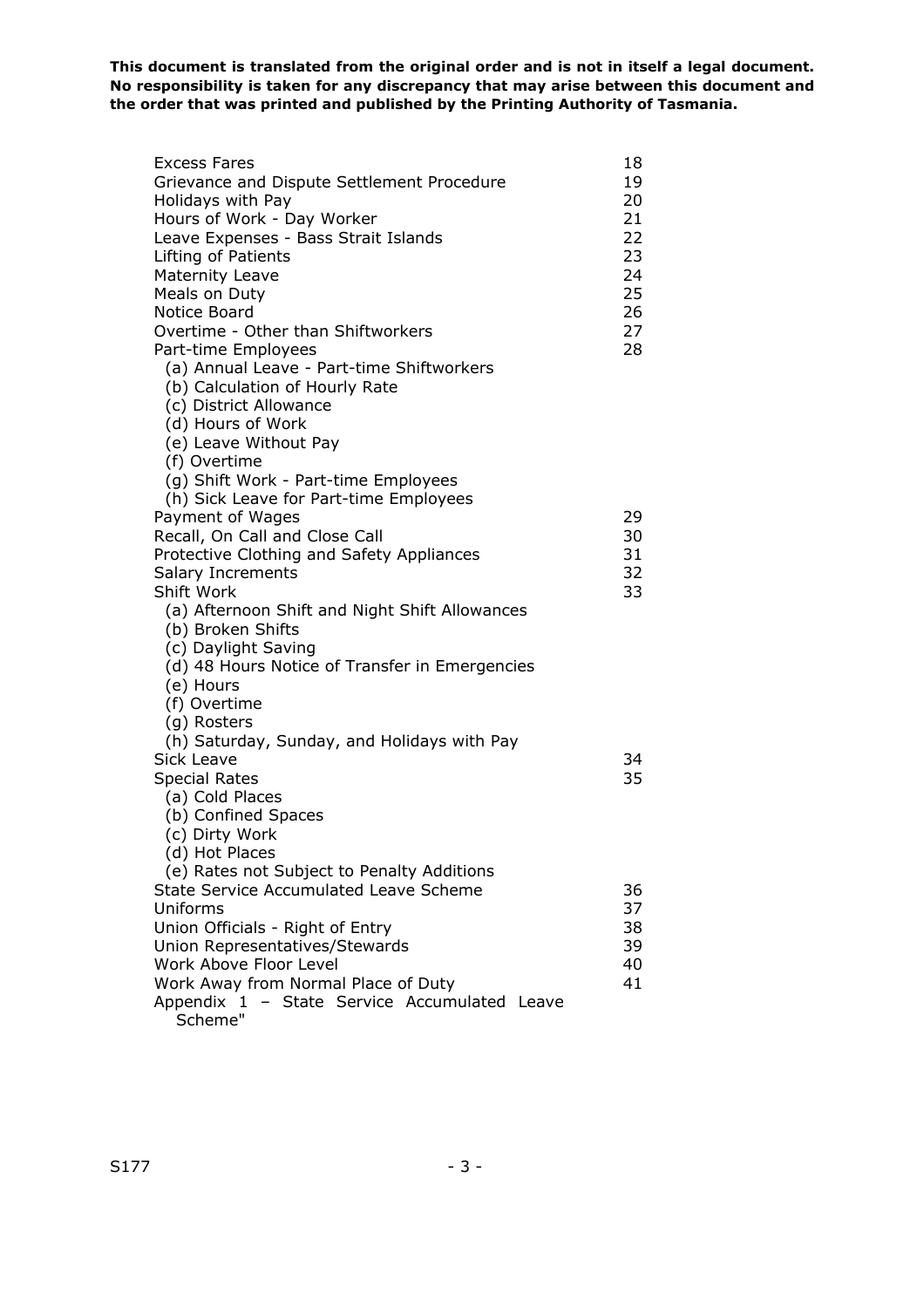**2. By deleting Clause 36 - UNIFORMS, and inserting in lieu thereof the following:** 

### **"36. STATE SERVICE ACCUMULATED LEAVE SCHEME**

An employee shall be entitled to participate in the State Service Accumulated Leave Scheme under the terms and conditions specified in Appendix 1."

#### **3. By deleting Clause 37 – UNION OFFICIALS – RIGHT OF ENTRY, and inserting in lieu thereof the following:**

#### **"37. UNIFORMS**

- (a) Where the employer approves, sufficient suitable and serviceable uniforms shall be provided free of cost to all employees in any occupational group which is required to wear uniforms.
- (b) An employee on leaving their employment shall return any uniform or part thereof provided which is still being used prior to ceasing employment."

### **4. By deleting Clause 38 – UNION REPRESENTATIVES/STEWARDS, and inserting in lieu thereof the following:**

#### **"38. UNION OFFICIALS – RIGHT OF ENTRY**

Union officials shall have right of entry within the work place as prescribed in Section 77(1) of the Tasmanian *Industrial Relations Act 1984*.

**PROVIDED** that the union official makes the employer aware of his/her presence before entering a work area."

#### **5. By deleting Clause 39 – WORK ABOVE FLOOR LEVEL, and inserting in lieu thereof the following:**

#### **"39. UNION REPRESENTATIVES/STEWARDS**

An employee appointed as a union representative/steward, upon notification by the relevant union to the employer that they are recognised as the accredited representative of the union to which they belong, shall be allowed all necessary time during working hours to submit to the employer matters affecting the employees they represent and further shall be allowed reasonable time during working hours to attend to job matters affecting the union.

**PROVIDED** that a union representative/steward shall seek the permission of their supervisor before interviewing employees other than outside of their work place and such permission shall not be unreasonably withheld."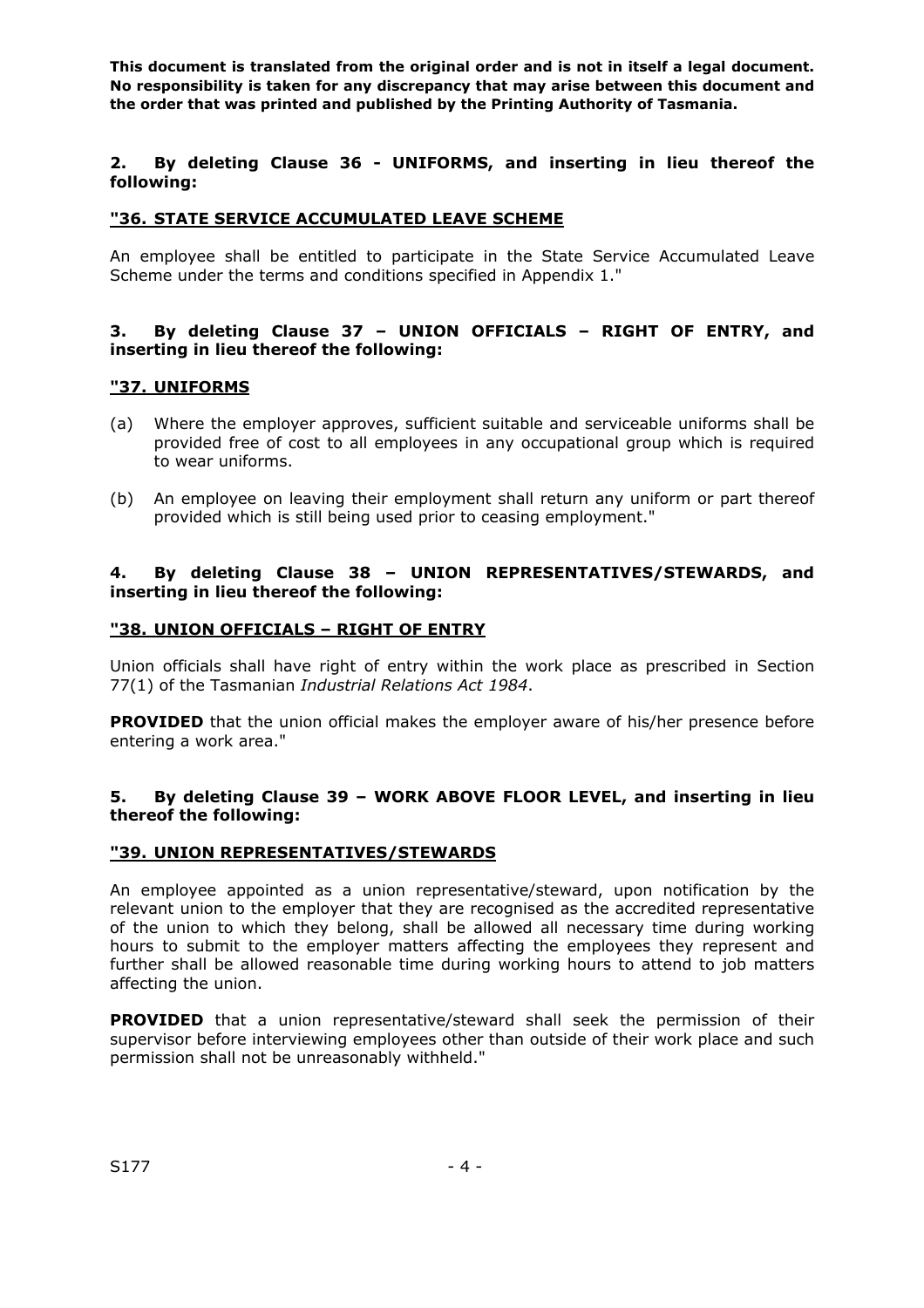### **6. By deleting Clause 40 – WORK AWAY FROM NORMAL PLACE OF DUTY, and inserting in lieu thereof the following:**

# **"40. WORK ABOVE FLOOR LEVEL**

In no circumstances shall appliances other than a suitable platform or ladder be used for carrying out work above floor level. Employees engaged on such work are required to comply with the manufacturers specifications regarding the use of such equipment and safety policies and similar instructions available in the workplace.

Work above floor level is defined as that which requires an employee to work on a platform or ladder which raises the employee to a height at least one metre above normal floor height."

# **7. By inserting after Clause 40 - WORK ABOVE FLOOR LEVEL, the following:**

# **"41. WORK AWAY FROM NORMAL PLACE OF DUTY**

Starting time shall be at the usual place of employment and transport shall be provided to and from distant jobs, except where, having regard to the employee's usual place of residence in relation to the distant job, it is, in the opinion of the employer, more convenient for the employee to commence work at the distant job rather than at his/her usual place of employment, in which case starting time shall be at the distant job."

### **8. By adding APPENDIX 1 - STATE SERVICE ACCUMULATED LEAVE SCHEME, at the end of the award as follows:**

**"APPENDIX 1** 

# **STATE SERVICE ACCUMULATED LEAVE SCHEME**

#### **1. TITLE**

The scheme is to be known as the "State Service Accumulated Leave Scheme" (SSALS).

# **2. SUMMARY OF SCHEME**

The SSALS allows Heads of Agency to approve Plans under which participating employees will, by taking a reduction in normal salary for a given period, become entitled at the end of that period to a pre-determined amount of special ("accumulated") leave during which they will be paid salary at the same reduced rate.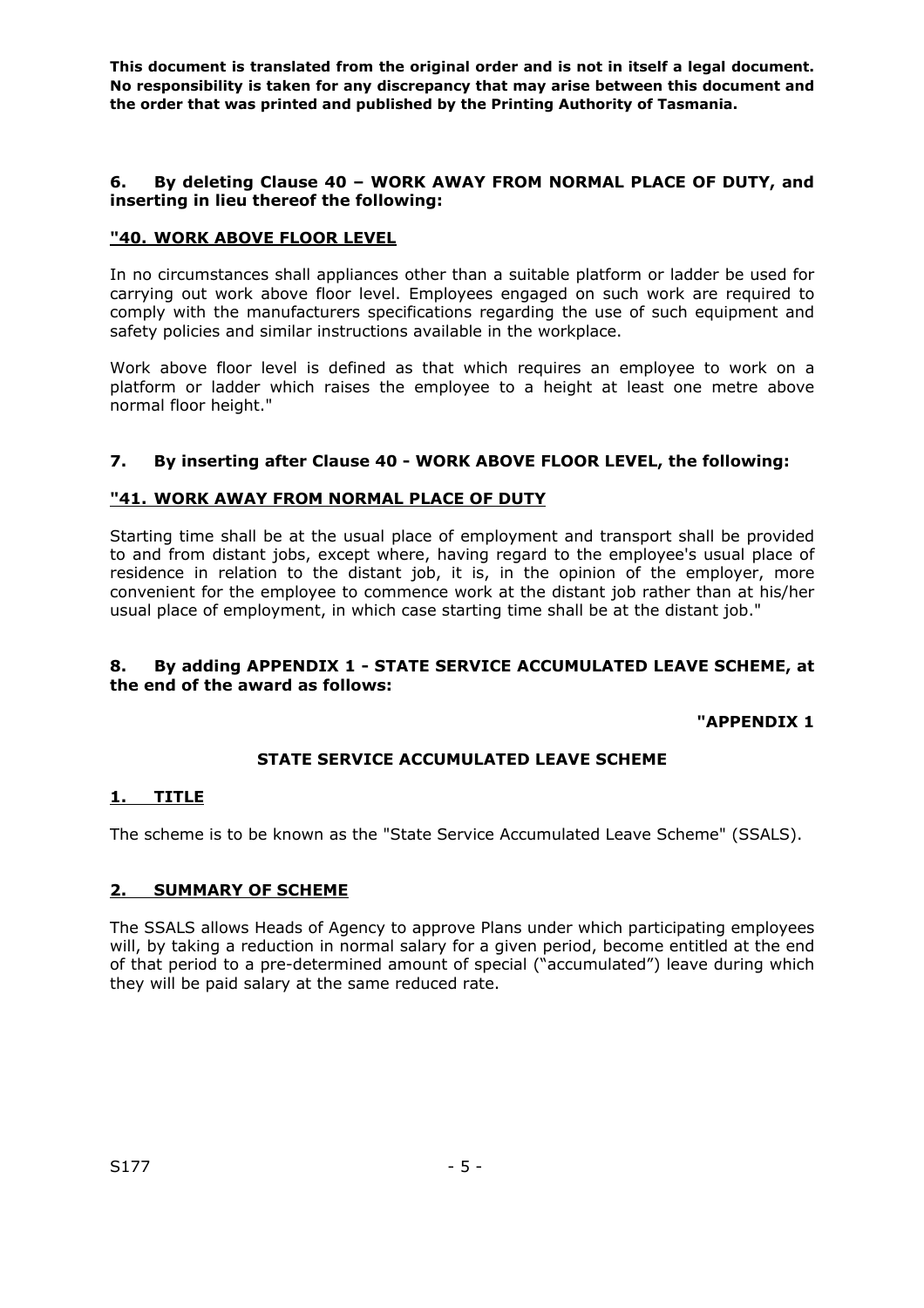# **3. INTERPRETATION**

The conditions and administrative arrangements in the SSALS are to be administered in conjunction with the *Tasmanian State Service Act 1984*, the Tasmanian State Service Regulations 1985, relevant Awards, Industrial Agreements, Administrative Instructions and Employment Instructions.

**'accumulated leave'** means the period of time that is accumulated under the Plan as leave during a work period.

'**leave period'** means the period specified in a Plan when a participating employee is absent from work on accumulated leave.

**'normal salary'** means the salary that would be paid to a participating employee if that person was not participating in a Plan and includes salary expressed as an annual rate, fortnightly rate, weekly rate, daily rate or hourly rate. It includes all allowances that are paid as an annual rate, fortnightly rate, weekly rate, daily rate or hourly rate but not overtime payments and shift work penalty rates unless they are paid as a component of an annualised rate.

**'operational requirements'** means the need to ensure that the Agency is to be operated as effectively, efficiently and economically as possible.

**'participating employee'** means an employee whose election to participate in a Plan has been approved by their Head of Agency.

**'Plan'** means an arrangement in the SSALS consisting of a specified work period followed by a specified leave period.

**'work period'** means the period specified in a Plan when an employee is at work.

# **4. PLANS**

The SSALS consists of arrangements known as Plans. For example:

| <b>Work Period</b>   | <b>Percentage of Normal Salary</b><br>payable during<br>the period of the Plan | Leave<br><b>Period</b> |
|----------------------|--------------------------------------------------------------------------------|------------------------|
| <b>Four Years</b>    | 80%                                                                            | One Year               |
|                      | "The Four over Five Year Plan"                                                 |                        |
| Three Years          | 75%                                                                            | One Year               |
|                      | "The Three over Four Year Plan"                                                |                        |
| <b>Twenty Months</b> | 83.3%                                                                          | Four Months            |
|                      | "The 20 over 24 Month Plan"                                                    |                        |
| Eighteen Months      | 75%                                                                            | Six Months             |
|                      | "The 18 over 24 Month Plan"                                                    |                        |
| Forty Eight Weeks    | 92.3%                                                                          | Four Weeks             |
|                      | "The 48 over 52 Week Plan"                                                     |                        |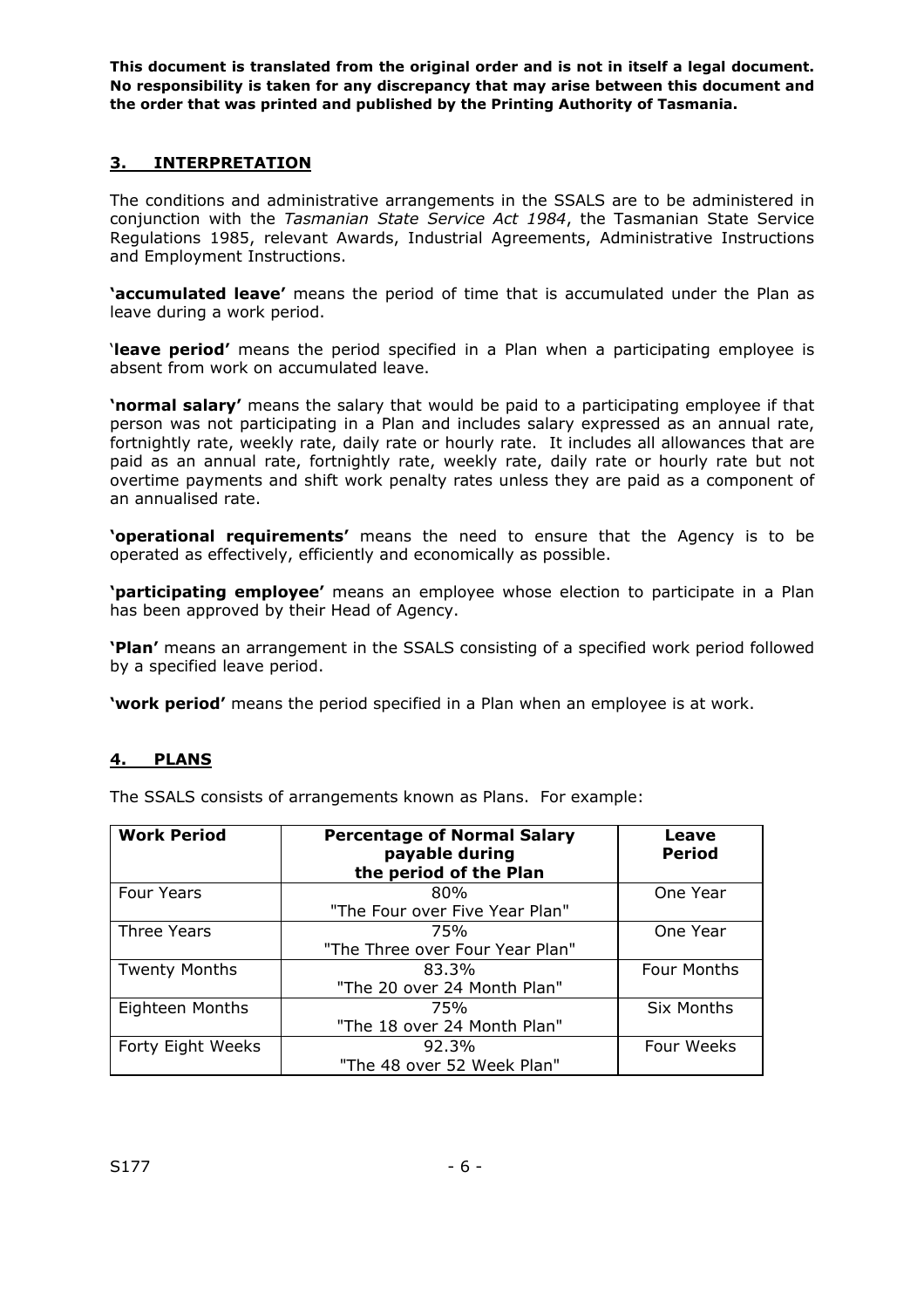| Forty Weeks              | 76.9%<br>"The 40 over 52 Week Plan"                                 | <b>Twelve Weeks</b>                    |
|--------------------------|---------------------------------------------------------------------|----------------------------------------|
| (Other Plan)<br>"A"      | 100<br>$\mathsf{A}$<br>$A+B \times 1 =$ %<br>(to one decimal place) | (Other Plan)<br>"B"                    |
| Years<br>Months<br>Weeks | Year<br>The over<br>Week                                            | Year<br>Month Plan"    Months<br>Weeks |

# **5. APPLICATION OF SSALS**

- 5.1 The Head of an Agency, after considering the operational requirements of the Agency, determines whether any Plan or Plans are to be available to employees in the Agency.
- 5.2 A Head of an Agency may make any Plan or Plans available to employees in that Agency or an employee or employees can request the Head of Agency that a Plan be made available to them.
- 5.3 A Plan may be made available to any permanent employee (full or part-time) including an employee who works shifts. A Plan may be made available to any temporary employee the term of whose contract of employment is sufficient to cover the period of the plan.
- 5.4 The Head of Agency determines:
	- whether one or more Plans will be made available to all or only some of the employees;
	- whether particular Plans will be made available to particular categories of employees;
	- whether quotas will apply to the number of employees who may participate in a Plan, and whether quotas will apply to any category of employees;
	- the selection arrangements where quotas are imposed; and
	- the commencement date of any Plan.
- 5.5 Where an employee participating in a Plan is promoted, transferred, seconded or otherwise moved either into another Agency or within their own Agency the Head of the Agency in which the employee is thereafter employed will, after consultation with the employee and taking into account the operational requirements of the Agency, determine whether or not the employee is able to continue on their Plan.
- 5.6 If the Head of Agency determines under Clause 5.5 that the employee is not able to continue on their Plan, the Head of Agency may forthwith terminate the employee's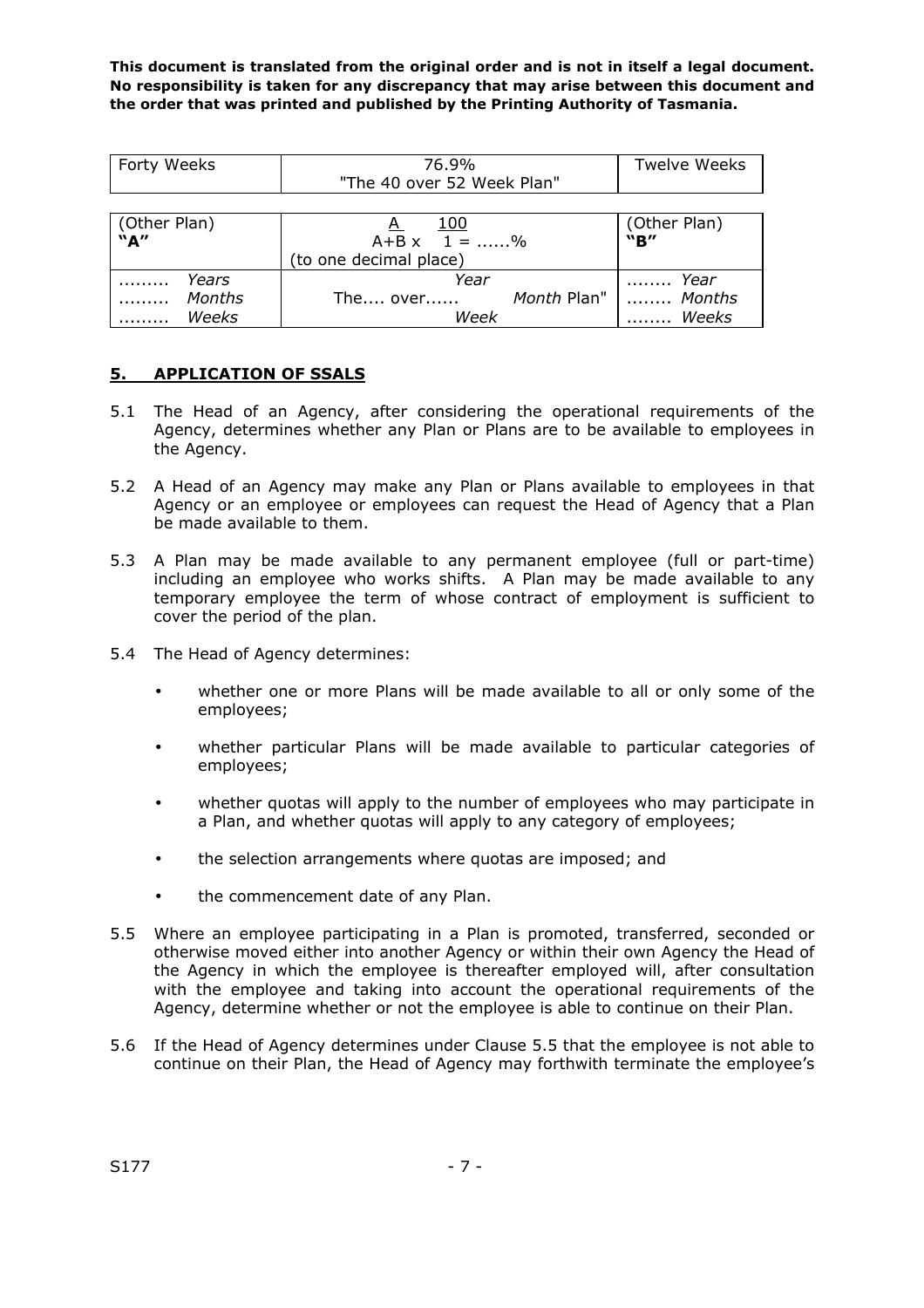Plan whereupon the employee becomes entitled to a period of accumulated leave which bears the same proportion to the total leave period of the Plan as the period worked under the Plan bears to the total work period, to be remunerated at the percentage of normal salary payable during the period of the Plan. The employee may apply to the Head of Agency at any time to take that leave, and it shall be granted as soon as can be, consistent with the operational requirements of the Agency.

# **6. HOW TO PARTICIPATE IN SSALS**

- 6.1 Where the Head of an Agency offers a Plan to an employee the employee may elect to participate in the Plan by lodging an election in writing with the Head of Agency in any form which the Head of Agency may approve.
- 6.2 The Head of the Agency may accept or reject an election to participate made in accordance with Clause 6.1.
- 6.3 The Head of Agency will notify the employee in writing if the employee's election has been disapproved.
- 6.4 Where the employee's election is approved, the Head of Agency will endorse approval on the form of election which was lodged by the employee, and will provide the employee with a copy of that endorsed form.
- 6.5 An employee's election under Clause 6.1 does not entitle the employee to participate in a Plan until it is approved by the Head of Agency in accordance with Clause 6.4.
- 6.6 A participating employee wishing to withdraw from a Plan must apply in writing to their Head of Agency who may refuse the application if he or she considers such refusal to be reasonably required to meet the operational requirements of the Agency.

# **7. CONDITIONS AND ADMINISTRATIVE ARRANGEMENTS**

7.1 Work Period to be completed prior to Period of Leave

The work period specified in a Plan must be completed before a participating employee can commence the leave period specified in that Plan.

7.2 Suspension of Plan

The Head of Agency on the application of the employee or otherwise can in writing suspend a Plan.

In deciding to suspend a plan, either on application of the employee or otherwise, the Head of Agency will take into account the employee's circumstances and response to any proposal to suspend, and what is reasonably required to meet the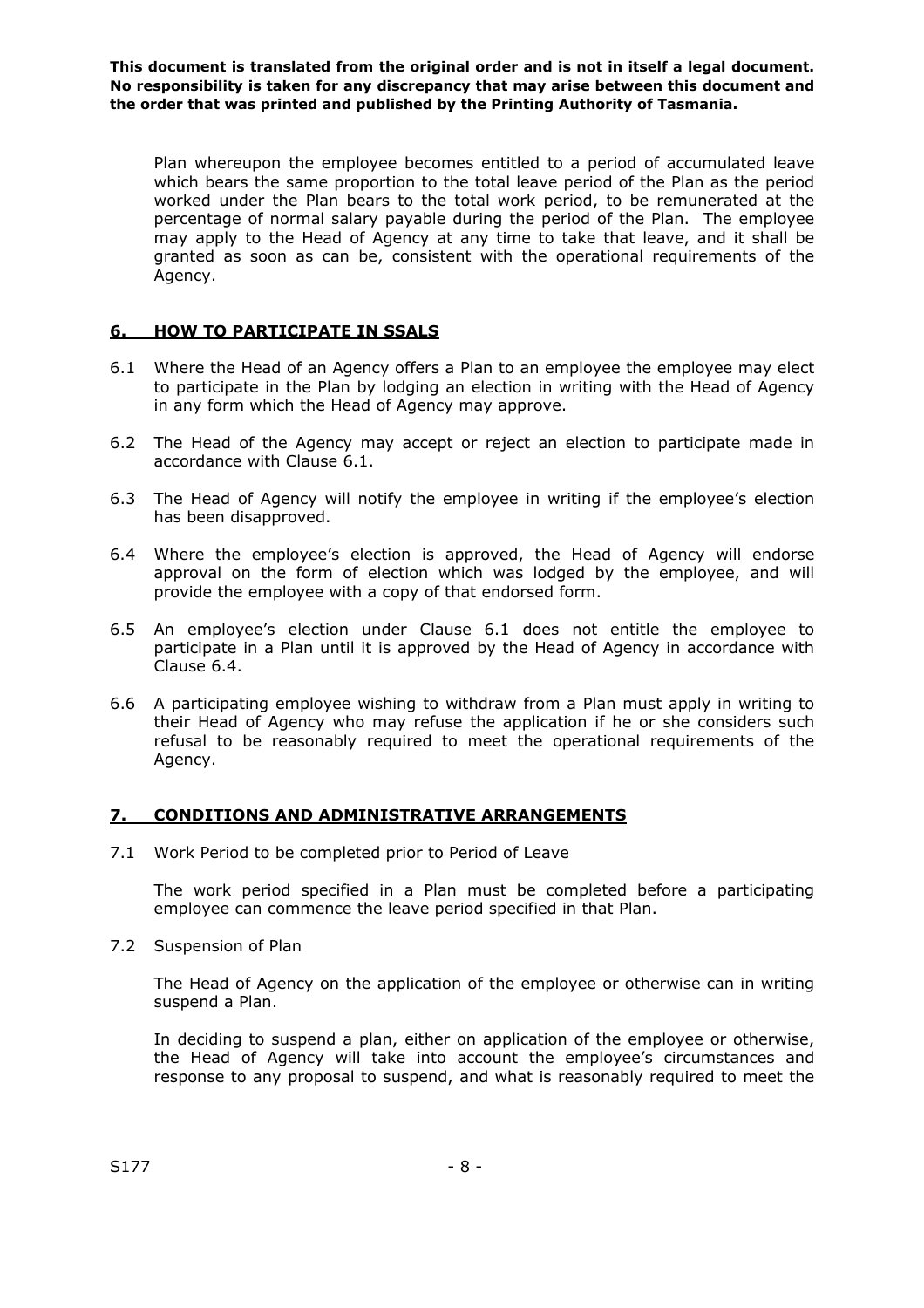operational requirements of the Agency. Suspension may occur either during the work period or the leave period of the Plan, and will be for such period as may be specified by the Head of Agency in the instrument by which the Plan is suspended.

Where the total period of the Plan comprises five years or more (for example a four over five plan) the Plan may only be suspended with the agreement of the employee.

An employee is entitled to compensation for reasonable expenses incurred by the employee, but not otherwise recoverable, as a result of the Head of Agency's decision to suspend the plan otherwise than on the application of the employee.

#### 7.3 Accumulated Leave

Accumulated leave is to be managed in accordance with any legislative requirements and with any guidelines which may be issued by the relevant Head of Agency which are not inconsistent with the SSALS.

A record is to be kept to show at all times the exact amount of the accumulated leave for each participating employee.

On withdrawal from a Plan, the accumulated leave is to be taken immediately or either wholly or in part at a later time approved by the Head of Agency, at the percentage of normal salary payable during the period of the Plan. It is not to be paid out unless the participating employee's employment ends.

Where a participating employee moves to another Agency the exact amount of the accumulated leave and salary for that employee is to be transferred to that Agency not later than twenty working days after the date of movement.

#### 7.4 Payment during the Leave Period

During the leave period the participating employee will receive salary at the percentage of normal salary payable during the period of the Plan. Normal employment conditions will apply as if the employee was on annual leave. An employee may, on request, receive a lump sum payment in either one or two instalments.

#### 7.5 Salary Increments

Salary increments will accrue throughout the period of a Plan.

#### 7.6 Superannuation

Superannuation contributions are to be paid throughout the period of a Plan and in accordance with the rate of salary applicable under the Plan.

It is the responsibility of a participating employee to obtain any personal superannuation advice from the Retirement Benefits Fund Board or from the employee's own adviser(s).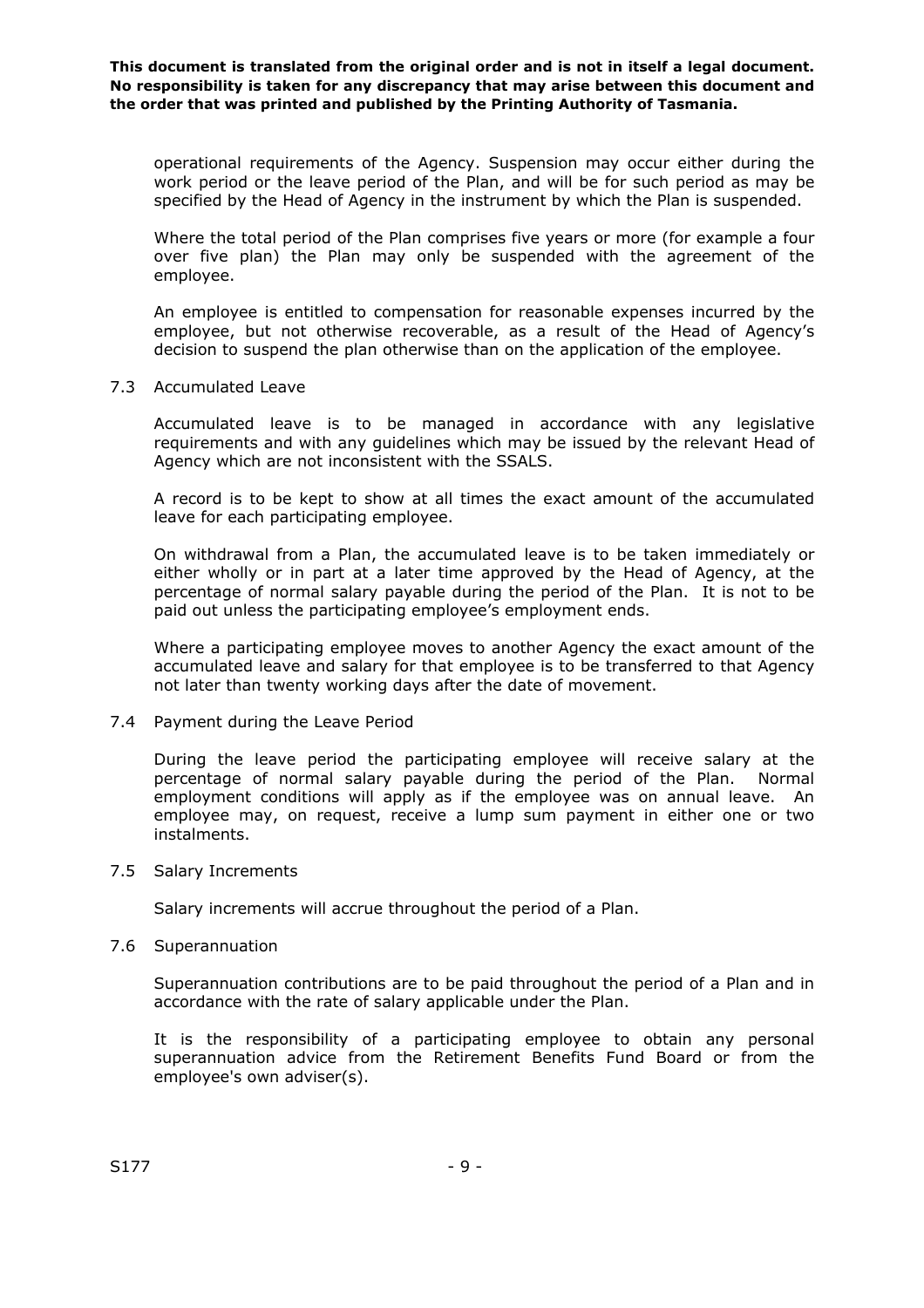A participating employee's superannuation contributions (where the employee is a contributor to a superannuation scheme other than Retirement Benefits Fund) and entitlements depends upon the employment arrangements for that employee.

An Agency's superannuation responsibilities and financial obligations for participating employees depends upon the nature of the employment arrangements for each participating employee.

7.7 Other Compulsory Deductions from Pay

Compulsory deductions from pay will be made throughout the period of a Plan.

("Compulsory deductions" include garnishees, salary attachments, court orders, etc.)

7.8 Voluntary Deductions from Pay

Voluntary deductions from pay (including life insurance premiums, private health fund premiums, union membership fees etc) made by the Agency at the request of an employee will continue throughout the period of the Plan.

7.9 Administrative Records

An Agency administering a Plan must maintain proper separate records of accruals based upon that Plan.

7.10 Recreation Leave

Recreation leave entitlements accrue throughout the period of the Plan and will be taken otherwise than during the leave period of a Plan at the percentage of normal salary payable during the period of the Plan. Whenever taken, entitlements will be deducted from credits in the normal manner.

7.11 Sick Leave

Sick leave entitlements taken during the period of a Plan will be taken at the rate of salary applicable under the Plan and will be deducted from credits in the normal manner.

Sick leave entitlements will accrue throughout the period of the Plan and access to those entitlements will be in accordance with the Tasmanian State Service Regulations and any relevant Award provisions.

#### 7.12 Maternity Leave and Adoption Leave

Where a participating employee is absent on maternity leave or adoption leave, either within the work period of a Plan or during the leave period, the employee's participation in the Plan is not affected by that maternity or adoption leave. Salary arrangements established by the Plan apply during maternity or adoption leave.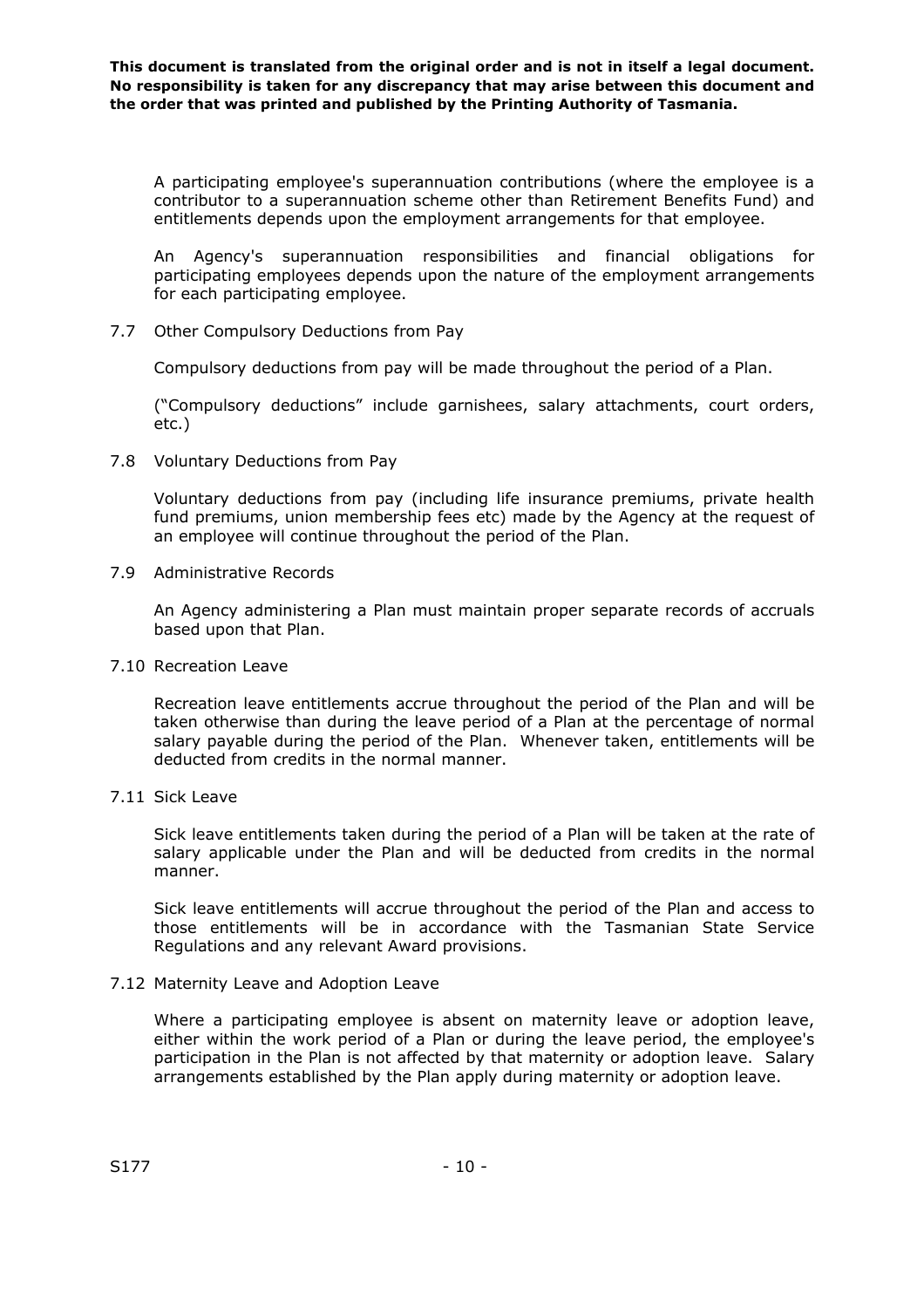### 7.13 Other Leave

Payment of all other leave entitlements (including leave on account of special circumstances, bereavement leave, leave of absence with or without pay, Defence Force leave, leave for jury service, leave in lieu of overtime, etc) taken during the currency of a Plan will be at the rate of salary applicable under the Plan. Such entitlements will when taken be deducted from credits in the normal manner, and are to be taken otherwise than during the leave period of a Plan.

### 7.14 Long Service Leave

Long service leave is provided for in the *Long Service Leave (State Employees) Act 1994*.

Long service leave entitlements accrue throughout the work period of a Plan. The leave period is not to be regarded as a period of employment in calculating length of employment for the purposes of the Act, but is not to be taken as interrupting the continuous employment of a participating employee. Long Service leave entitlements are to be taken otherwise than during the leave period of a Plan.

Where a participating employee is absent on long service leave in the work period of a Plan the employee's participation in the Plan is not postponed for the duration of that long service leave, and salary is to be paid at the rate of salary applicable under the Plan.

### 7.15 State Service Holidays (Public Holidays)

The leave period of a Plan is to be extended by the number of State Service holidays (public holidays) falling within it.

#### 7.16 Workers Compensation

A Plan is to be suspended during any period of incapacity for which the worker is entitled to compensation under the provisions of the *Workers Rehabilitation and Compensation Act 1988*, effective from the day before the commencement of the period of incapacity and terminating upon the last day of the incapacity. Upon suspension of a Plan in accordance with this provision, the employee reverts to normal salary entitlement.

# 7.17 Employment during Period of Leave

A participating employee shall not be employed elsewhere in the Tasmanian State Service during the leave period of a Plan.

Where a participating employee wishes to undertake employment outside the Tasmanian State Service during the leave period of a Plan, the employee is required to comply with the provisions of Section 79 of the *Tasmanian State Service Act 1984*.